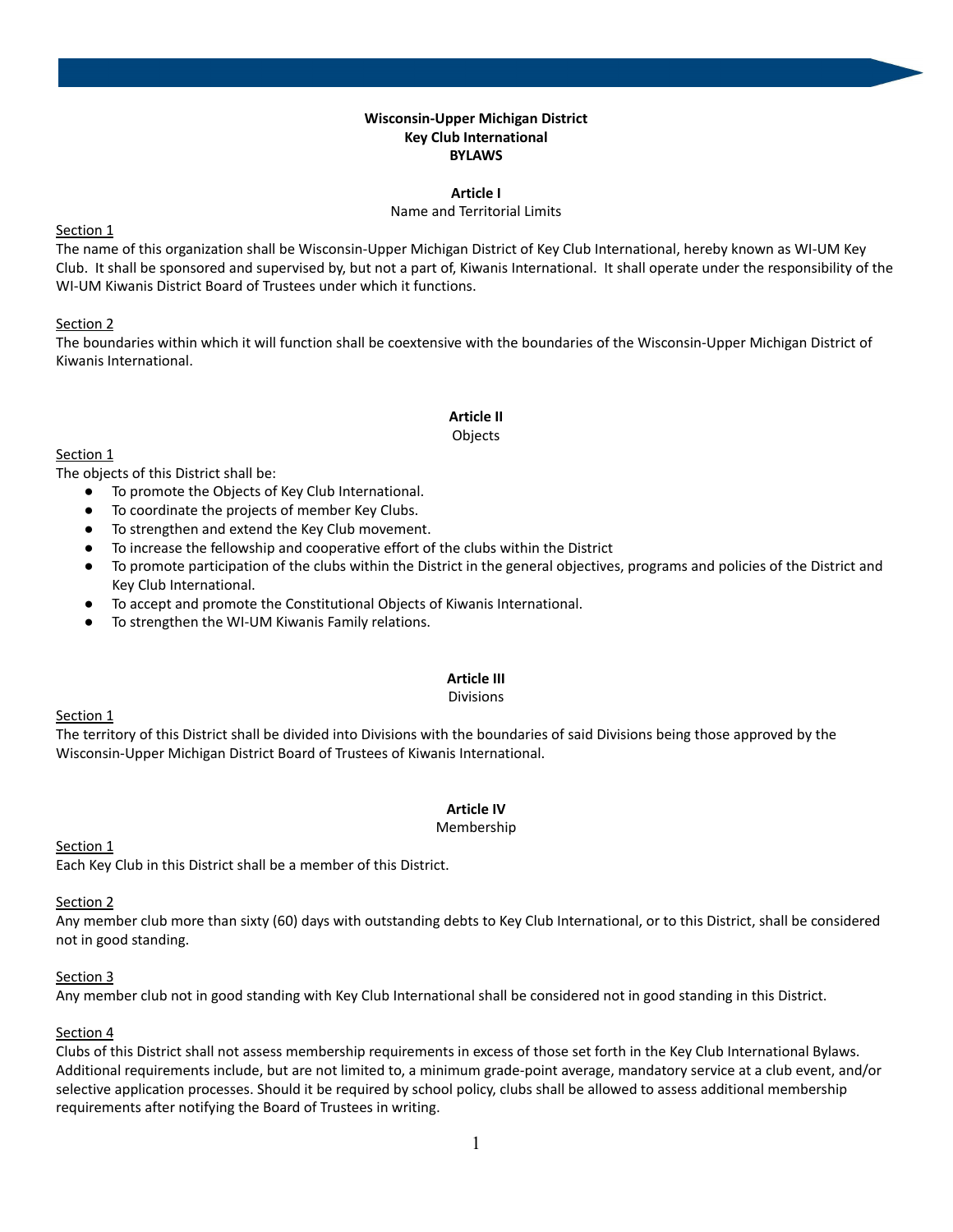# **Article V**

# **Officers**

# Section 1

The Officers of this District shall be a Governor, a Secretary/Treasurer, a Bulletin Editor; Director of Committees, Outreach Coordinator, and a Lt. Governor for each Division where there are two (2) clubs or more.

# Section 2

Each Officer shall be an active member in good standing in a club in good standing in the District. Each Lt. Governor shall be a member of a club in good standing in the Division from which they are elected. No member shall be elected to office that is eligible for graduation before the next succeeding District Leadership Conference (DCON). No District Officer shall be eligible to be a club officer at their home Key Club for the term in which they are elected to office.

# Section 3

All officers shall enter upon their official duties on the last day of the District Leadership Conference (DCON) each year and shall serve for one term until the last day of the next District Leadership Conference (DCON).

# Section 4

The duties of the officers shall be as follows:

- a. The Governor shall be the executive officer of the District and shall preside at all conferences and at all meetings of the Board of Trustees. They shall be an ex-officio member of all standing and special committees. It shall be their duty to attend all conferences of Key Club International. Specific duties and responsibilities are outlined in the signed Service Agreement.
- b. The Lt. Governor shall assist the Governor in the work of the District, and shall conduct one training conference for all club officers and members in their respective Division following the District Leadership Conference (DCON) at which they were inducted. Specific duties and responsibilities are outlined in the signed Service Agreement.
- c. The Secretary/Treasurer shall:
	- Keep records and submit reports of the District Leadership Conference (DCON) and of the meetings of the Board of Trustees. They will be responsible for the compiling and distribution of a District directory listing all Key Clubs, their officers, and their respective Kiwanis and Faculty advisors. Distribution of said directory to District Board of Trustees and to clubs requesting a copy shall be prior to November  $1<sup>st</sup>$ .
	- In charge of all correspondence pertaining to the collection of dues and other financial matters. They will work closely and within the supervision of the District Administrator, or their designate. They shall assume any and/or all responsibilities given by the District Administrator, or their designate, and the Governor.
	- The Secretary/Treasurer shall make a report at each official meeting and at such times as the Governor or the Board of Trustees may require. Specific duties and responsibilities are outlined in the signed Service Agreement.
- d. The District Bulletin Editor shall compile, edit, and distribute a minimum of four (4) issues of the District Bulletin. They shall appoint the members that are necessary for the completion of these duties, "The Key to Caring". Specific duties and responsibilities are outlined in the signed Service Agreement.
- e. The Director of Committees shall recommend appointment of each of the District Committee Chairpersons, and oversee the workload of the District Committees. Specific duties and responsibilities are outlined in the signed Service Agreement.
- f. The Outreach Coordinator shall develop partnerships to benefit clubs and the membership by raising awareness of current partnerships and exploring opportunities for new partnerships. Specific duties and responsibilities are outlined in the signed Service Agreement.
- g. All Officers, with the exception of the District Administrator, their Assistants, and Adult Committee member(s), will be elected at the Annual District Leadership Conference. The Governor-Elect of the Wisconsin-Upper Michigan Kiwanis District shall appoint the Key Club District Administrator. The Key Club District Administrator shall appoint Assistant Administrator(s) and Adult Committee member(s).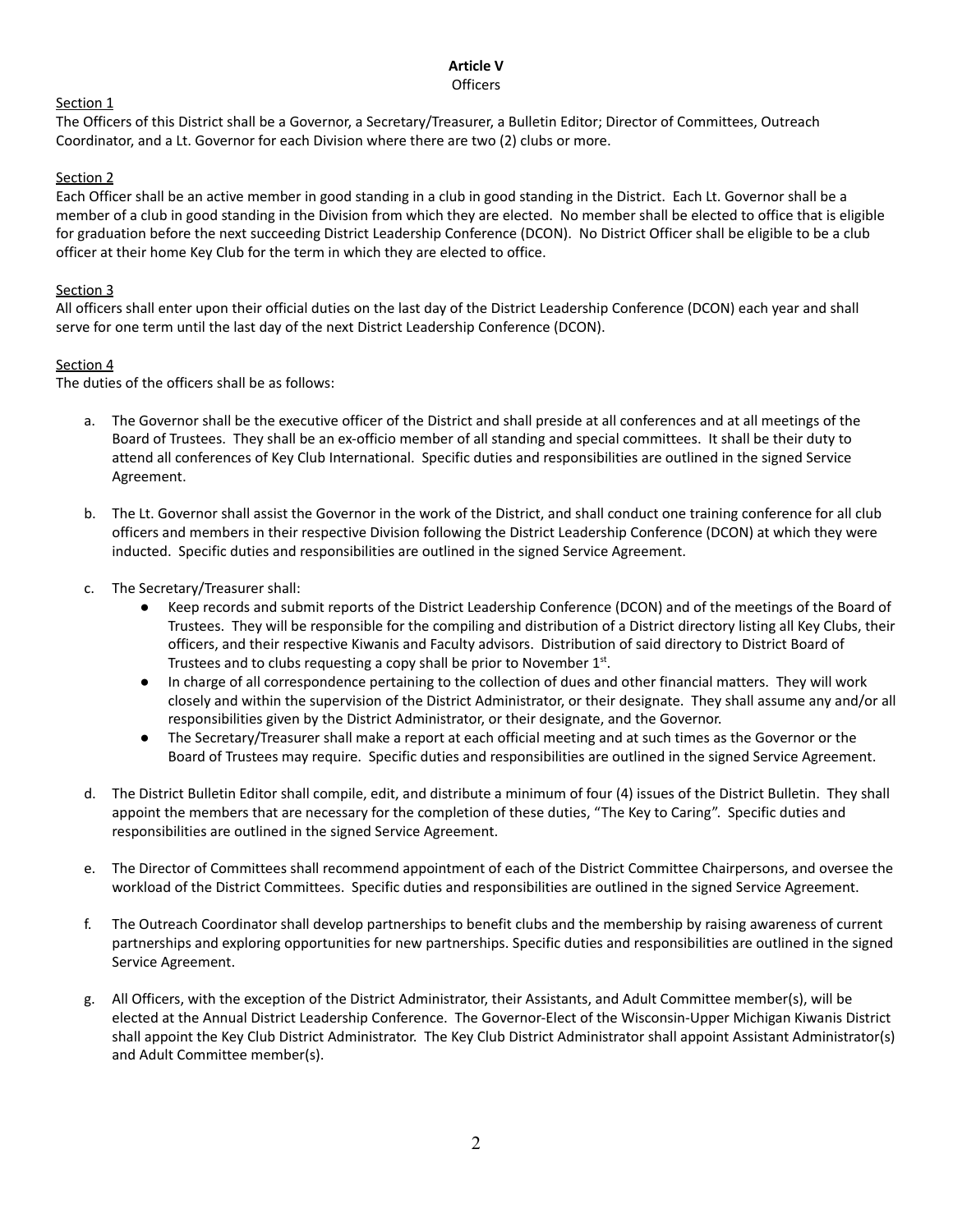# Section 5

Each Division shall hold a Division Council Meeting (DCM) at the District Leadership Conference (DCON), for the election of their Lieutenant Governor. Two (2) delegates from each club in the division will vote for a Lieutenant Governor for their own division.

In the event of a tie in the election of a Lieutenant Governor by the votes of a specific division, the victor shall be determined by the vote of that division's Lieutenant Governor, unless the current Lieutenant Governor is running for that specific division again, and in the event of a tie in that election, the candidates must re-caucus in front of the entire House of Delegates, and the House will then be considered the tie-breaker.

# Section 6

All District Officers must complete a service agreement, which shall outline the minimum requirements of office. The form must be submitted with the required signatures to the District Administrator no more than two (2) weeks after election or appointment.

### **Article VI**

#### Board of Trustees

# Section<sub>1</sub>

The Board of Trustees shall consist of the District Officers, District Key Club Administrator and Assistant(s).

# Section 2

The management and control of the affairs of the District, not otherwise provided for in these bylaws, shall be vested in the Board of Trustees, subject to the direction of the District Key Club Administrator and the Board of Trustees of Key Club International.

### Section 3

Executive Officers and the District Key Club Administrator must approve all official actions of the Board of Trustees between District Leadership Conferences (DCON).

### Section 4

With the exception of emergency meetings, the Governor shall notify each member of the Board of Trustees in writing of the time, place, and date of meeting, at least two (2) weeks in advance.

# Section 5

In the absence of the Governor from a meeting, the Governor shall designate a member of the Board of Trustees to act as chairperson.

# Section 6

A quorum of the Board of Trustees shall be set at a majority (one more than half) of the total members of the Board of Trustees present at any meeting not counting the Administrator or their Assistant(s). Voting on all motions shall be by members present and voting, and shall decide all questions on the Board of Trustees except where Bylaws or parliamentary authority may require greater numbers.

# Section 7

Within twenty-one (21) days after any special or regular meeting of the Board of Trustees, the Secretary/Treasurer shall make a report of the proceedings of the meeting, comprising a complete analysis of all actions taken and shall transmit a copy thereof to the District Board of Trustees. The Secretary/Treasurer shall transmit a summary of the proceedings of the meeting to all Club Secretaries who so request.

#### Section 8

In the event the Governor is in any way incapacitated, a special meeting of the Board of Trustees may be called by the Secretary/Treasurer and/or the District Administrator, or two-thirds (2/3) of the Board of Trustees.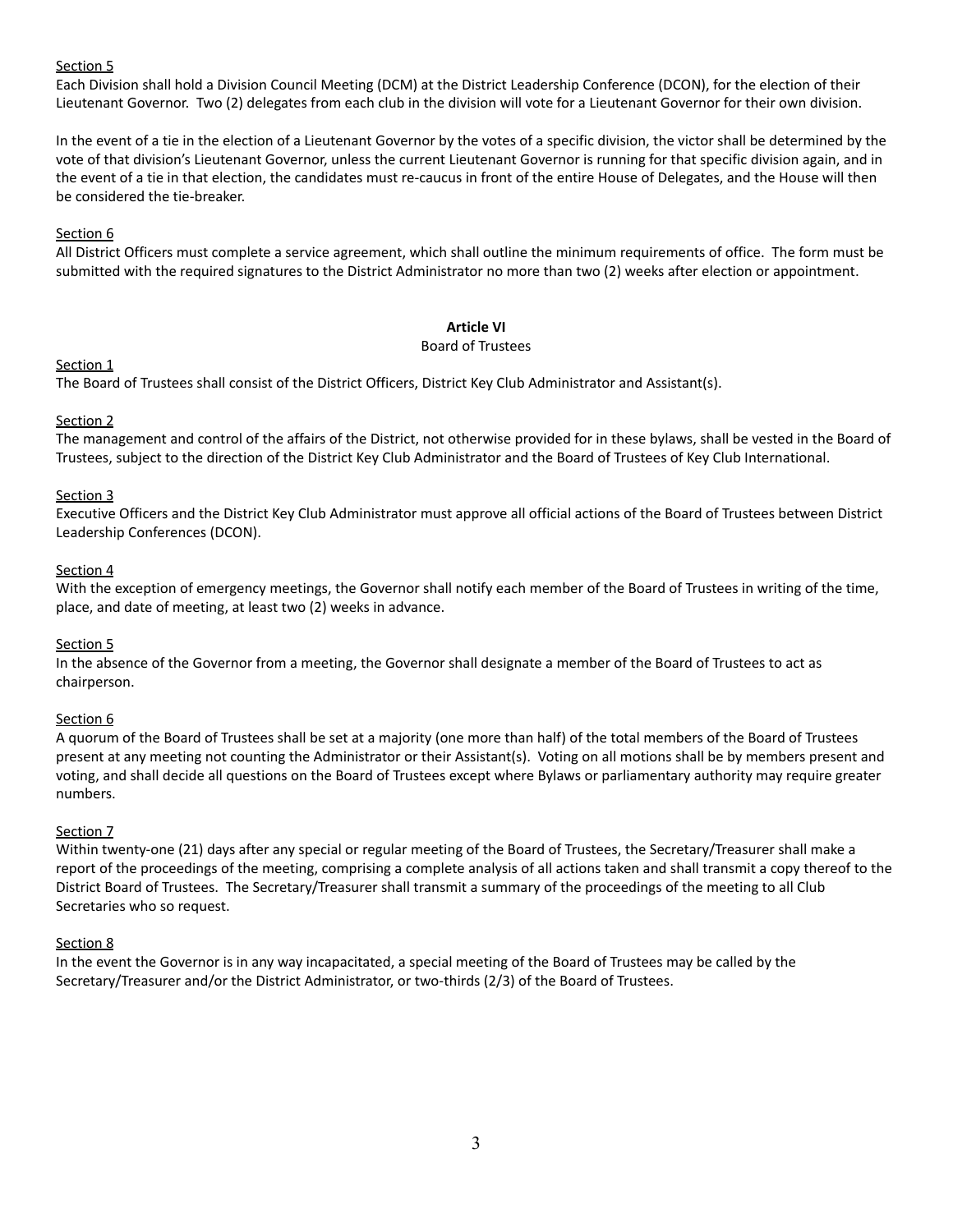### **Article VII**

#### **Committees**

### Section<sub>1</sub>

There shall be such standing and special committees as shall be authorized by the Board of Trustees. The Board of Trustees shall designate the duties of the committee at the time of authorizing any committee. The Governor shall have, in emergencies, power to authorize and designate the duties of temporary committees.

### **Article VIII**

### District Leadership Conference (DCON)

# Section<sub>1</sub>

A Leadership Conference (DCON) of the Key Clubs of this District shall be held once in each calendar year at such time and place approved by the Board of Trustees of the Key Club District.

# Section 2

The District Secretary/Treasurer shall transmit to each club and the Administrator of Key Club International, an Official Call to the Annual District Leadership Conference (DCON) at least thirty (30) days prior to the date of the conference. The Board of Trustees shall have full management of all conferences under the supervision of the District Key Club Administrator and the Wisconsin-Upper Michigan Kiwanis District. Key Clubs may be assigned responsibilities in conducting the conference.

# Section 3

Each club in good standing shall be entitled to two (2) delegates and two (2) alternates at any conference.

# Section 4

The District Officers shall be delegates-at-large at the District Leadership Conference.

# Section 5

Each accredited delegate shall be entitled to one (1) vote on each issue submitted. There shall be no voting by proxy.

# Section 6

In the absence of the Governor from the District Leadership Conference, the Governor shall appoint a member of the Board of Trustees to act as chairperson.

# Section 7

A quorum at the District Leadership Conference shall be comprised of the official delegates in attendance representing no less than one-third (1/3) of the total number of clubs within the District.

# Section 8

Within fourteen (14) days after the District Leadership Conference, the Secretary/Treasurer shall make a report of the proceedings of the conference, including complete synopsis of all action taken, and shall submit a copy thereof to the Administrator of Key Club International and to the members of the District Board of Trustees.

# Section 9

A nominating conference is held at the District Leadership Conference in order to narrow the field of candidates for each office where there are more than two (2) candidates. The nominating conference shall nominate to the House of Delegates two (2) candidates for each office. The conference shall be comprised of three (3) members selected from each Division and all District Officers.

# Section 10

The House of Delegates shall elect the Governor, Secretary/Treasurer, Bulletin Editor, Director of Committees, and Outreach Coordinator at the District Leadership Conference for the following term. The House of Delegates must also endorse all candidates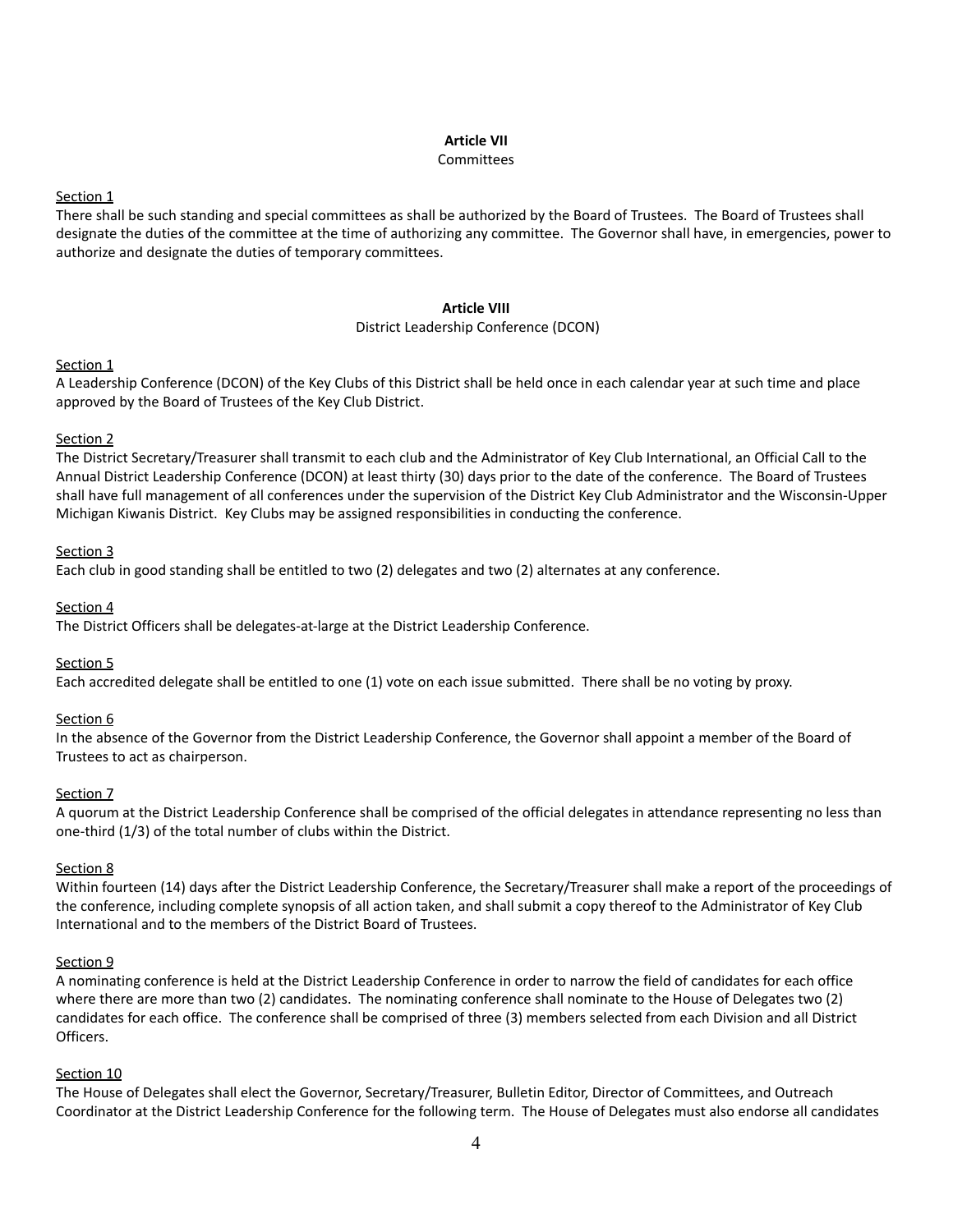running for International Office. The House of Delegates shall have the power to amend this District's Bylaws and enact resolutions pertaining to this organization. The Elections Committee and Credentials Committee shall be enacted at the District Leadership Conference to assist in the election of said officers. Caucusing is provided so that the members of the District have the opportunity to question and evaluate the candidates' performance and qualifications to serve as an officer for this District.

### Section 11

The candidates for any executive office "who are not elected to an executive office" shall have the option to become a candidate for the position of Lieutenant Governor of their home division or that of an otherwise vacant division's Lieutenant Governor.

#### **Article IX**

#### Discipline and Vacancies in District Office

#### Section 1

In the event of a vacancy in the office of Governor, between conventions, the Board of Trustees shall elect a member of the Board of Trustees, or a former member of the Board of Trustees, who is an active member in good standing of a club in the District, to serve as Governor for the un-expired term.

### Section 2

In the event of a vacancy in the office of Lt. Governor, between conventions, the Governor shall appoint, with the approval of the Board of Trustees, a qualified member in good standing of a club in the District to fill the office for the un-expired term. Candidates of that same Division shall be given first consideration.

### Section 3

Whenever it shall appear to the Governor that any Lieutenant Governor, District Secretary/Treasurer, District Bulletin Editor, Director of Committees, or Outreach Coordinator is failing to perform the duties of their office, the Governor shall give such District officer(s) immediate notice of the fact and shall set a reasonable date not more than twenty-one (21) days thereafter that said officer must comply with the requirements specifically stated. If the said officer shall refuse to comply with the aforementioned requirements and if it shall appear that the alleged facts are true, then the Governor shall have the power, with approval of the District Administrator and the Executive Committee, to remove said officer and to appoint a duly qualified replacement for them to serve the duration of the removed officer's term.

#### Section 4

Whenever it shall appear to the Governor that any District Chairperson, whereas they were appointed by the Governor, and are serving at his/her leisure, is failing to perform the duties of their office, the Governor, with the approval of the District Administrator, has the power to immediately remove said officer, or put the officer on probation, following the same procedure as that which applies to any Lieutenant Governor, District Secretary/ Treasurer, or District Bulletin Editor. Once said officer has been removed, the Governor may then appoint a duly qualified replacement for him/her to serve the duration of the removed officer's term.

# Section<sub>5</sub>

Whenever it shall become apparent to the District Administrator or the Board of Trustees that the Governor is failing to perform their duties, it shall be the responsibility of the District Administrator with the approval of the Kiwanis District Governor, to call a special meeting of the Board of Trustees to consider all facts and any reason(s) why the office shall not be declared vacant. In the event that the District Board of Trustees shall find the alleged facts to be true; the District Board of Trustees will request the resignation of said Governor. In the event that the allegations are found true and a resignation is not voluntarily offered, the District Board of Trustees shall, and with the approval of the Kiwanis District Governor, declare the office vacant and the vacant office shall be filled in accordance with the provisions contained in these bylaws.

#### Section 6

In the unlikely event that both the Key Club District Governor and the Key Club Board of Trustees act in concert to the detriment of the Key Club District, the Key Club District Administrator and the Governor of the Wisconsin-Upper Michigan District of Kiwanis are empowered to declare the office of the Key Club Governor to be vacant. Such vacancies shall be filled according to the procedure set forth by these bylaws.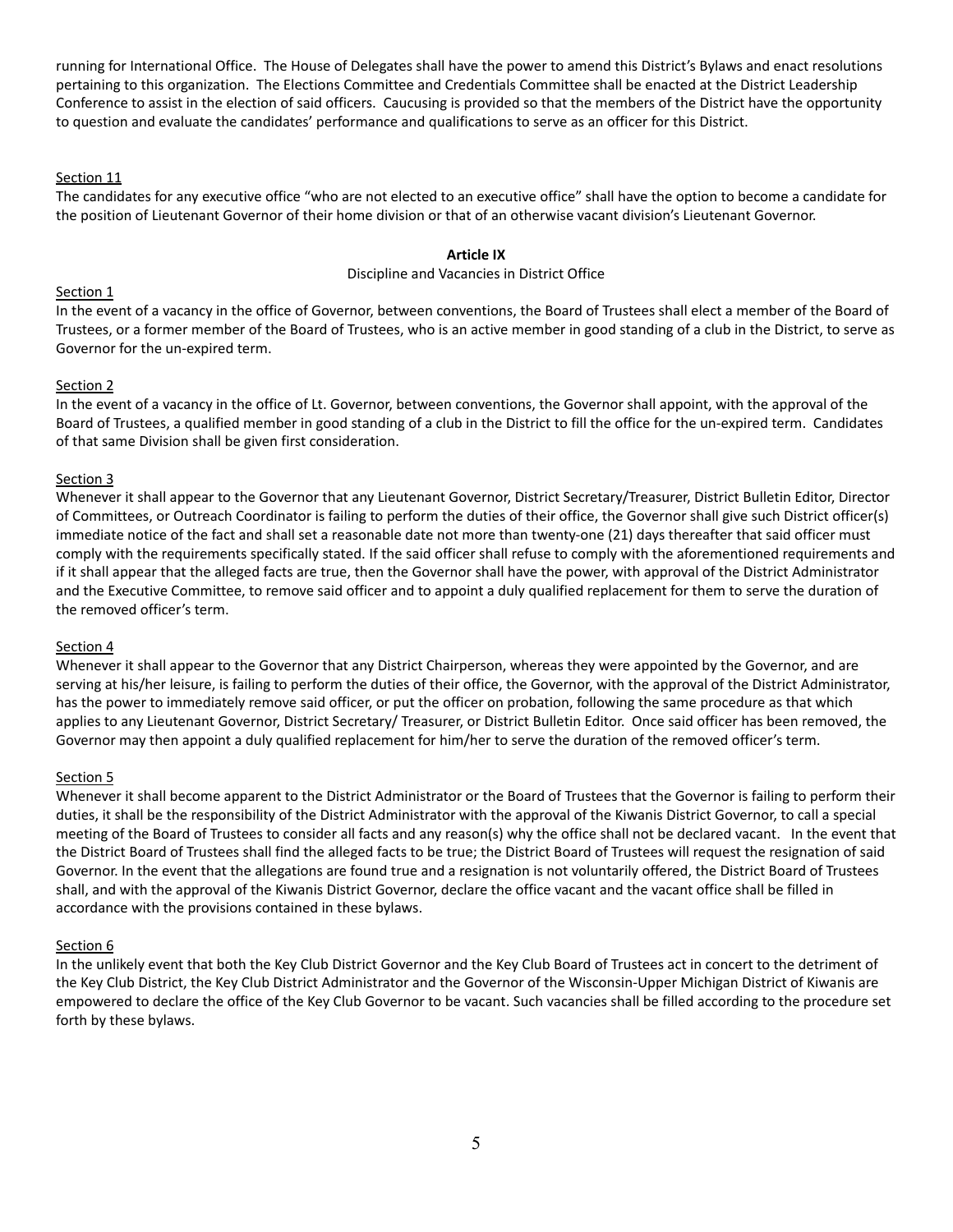#### **Article X** Revenue

#### Section<sub>1</sub>

Each member club shall pay for each and every member, the sum of seven dollars (\$7) per annum as District dues. Collection for dues shall begin October 1. All dues shall be sent to Key Club International no later than December 1 of each year. The date for the District's Early Bird Dues Award shall coincide with the Key Club International Early Bird Dues Award.

#### Section 2

The amount of District dues shall be determined by the Board of Trustees, subject to the approval of the delegates and the Key Club District Administrator at the next District Leadership Conference. In no case, shall the District dues exceed the International dues.

#### Section 3

Assessments in excess of the annual dues may be made only upon a two-thirds (2/3) vote of all delegates attending an annual District Leadership Conference, or by two-thirds (2/3) vote of the clubs in the District between the District Leadership Conference.

#### Section 4

All dues shall be paid within sixty (60) days or by December 1st of each year or the club shall be declared delinquent and not in good standing.

# Section 5

Members of clubs who are inducted into the club after club dues have been paid will not be considered official members until their dues have been paid and their names have been added to the official club roster at Key Club International.

# **Article XI**

#### Rules of Order

### Section 1

The latest edition of Robert's Rules of Order Newly Revised shall be the parliamentary authority for all matters of procedures not specifically covered in these Bylaws.

# **Article XII**

#### Amendments

#### Section 1

Amendments to these Bylaws shall be made only at the District Leadership Conference by a two-thirds (2/3) vote of the House of Delegates present, provided however, no amendments shall be represented for adoption without the approval of the District Key Club Administrator present at the conference.

# **Article XIII**

#### Approval

These Bylaws and all amendments or additions shall not become effective until the Wisconsin-Upper Michigan Key Club Board of Trustees, the Wisconsin-Upper Michigan Kiwanis District Board, and Key Club International have approved them.

| As approved: | March 30, 1957 | Wisconsin Dells, WI |
|--------------|----------------|---------------------|
| As amended:  | April 20, 1967 | Green Bay, WI       |
|              | April 13, 1968 | Green Bay, WI       |
|              | April 26, 1970 | Appleton, WI        |
|              | April 04, 1976 | Stevens Point, WI   |
|              | March 25, 1982 | Madison, WI         |
|              | March 24, 1984 | Madison, WI         |
|              | March 31, 1985 | Oconomowoc, WI      |
|              | March 26, 1995 | Oconomowoc, WI      |
|              | March 23, 1997 | Green Bay, WI       |
|              | March 24, 1998 | Green Bay, WI       |